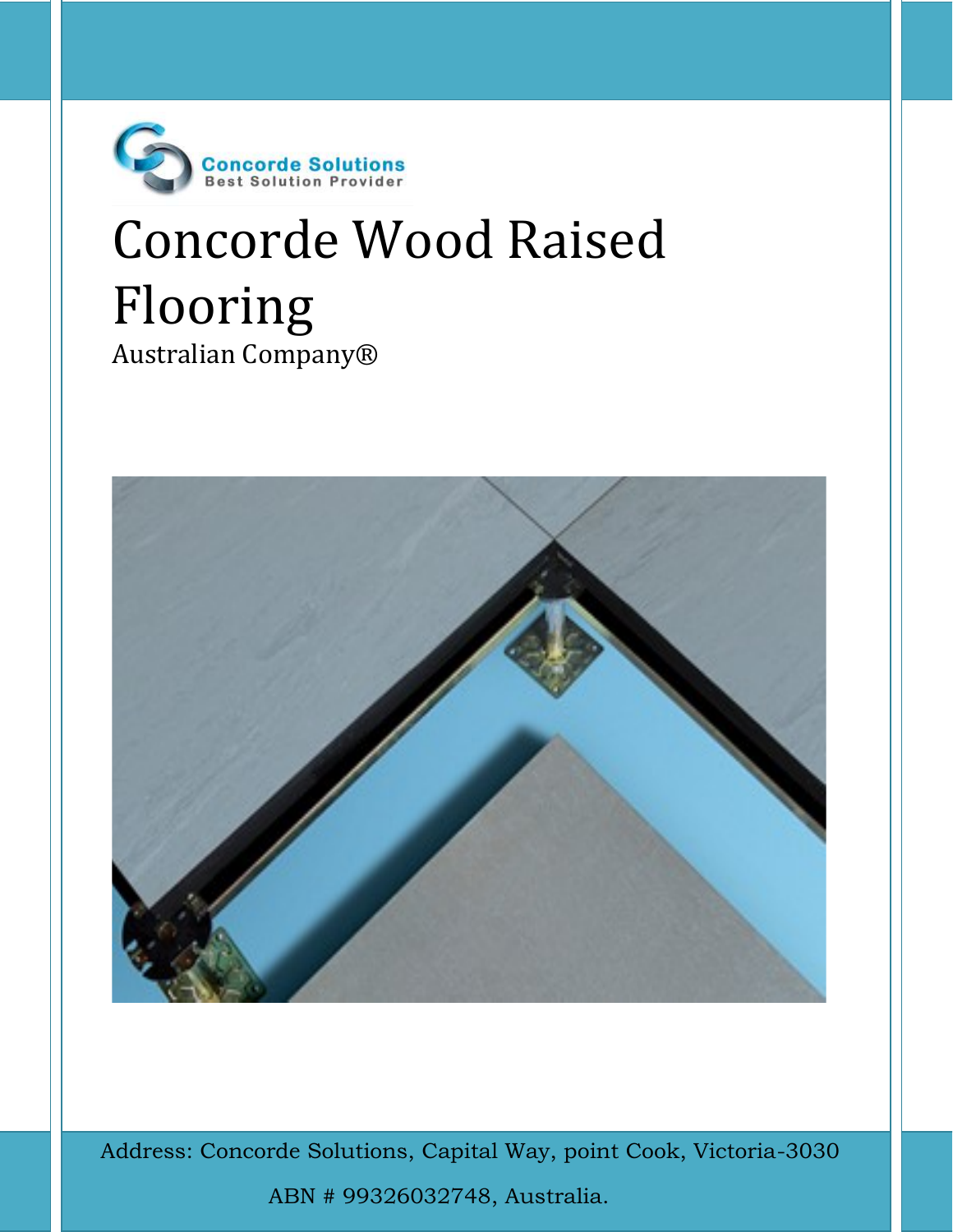

# CONCORDE Wood core Raised Floor System



The modular square wood core panel consists of following parts: 38mm thickness particle board panel Particle board panel is encapsulated by 1 pieces of steel plates on bottom and covering on top 4 pieces of black PVC strips along the side of the panel Covering: Steel plate, HPL, Vinyl, Rubber, Linoleum, Carpet.

A Address: Concorde Solutions, Capital Way, point Cook, Victoria-3030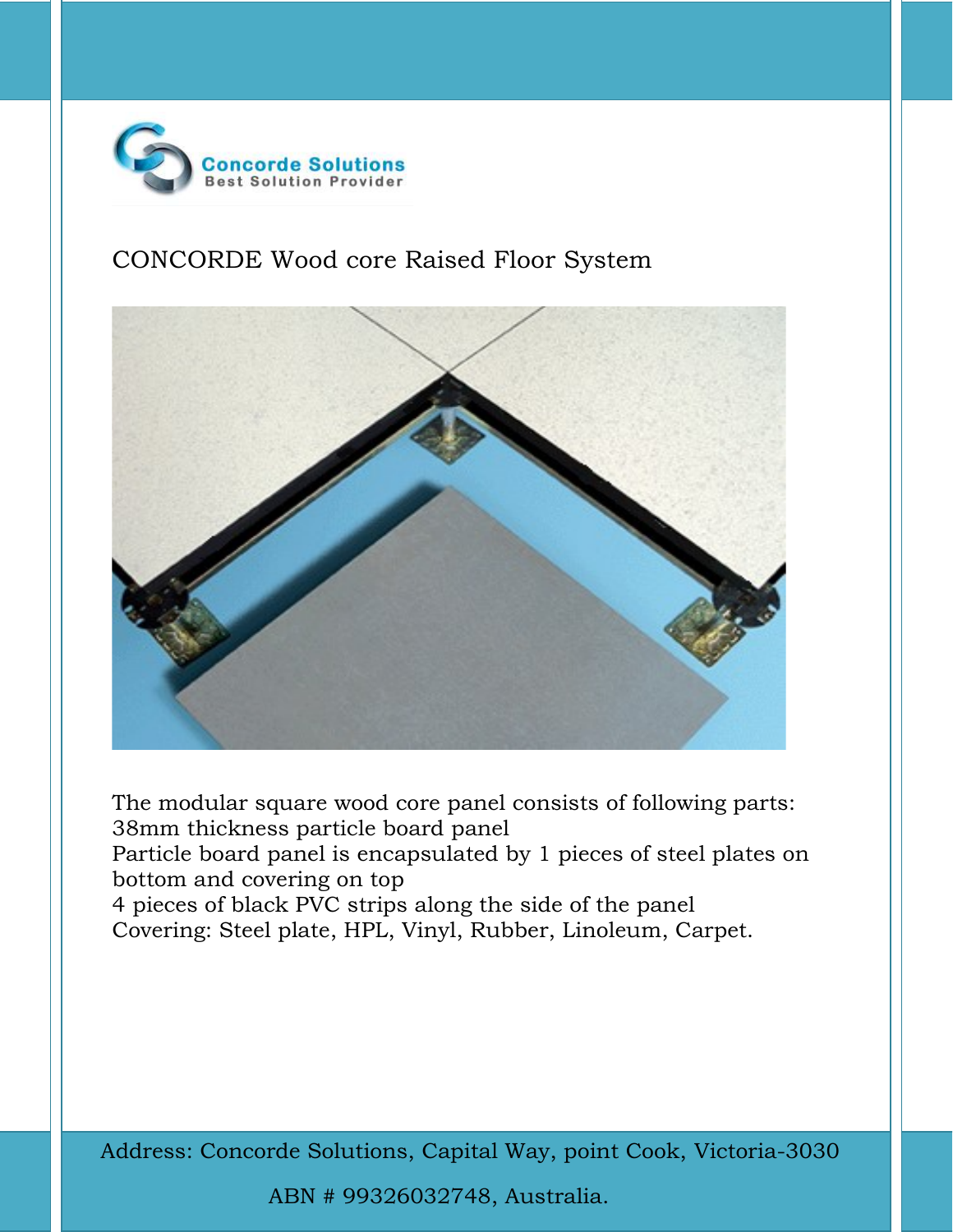

CONCORDE Encapsulated Wood core Raised Floor System



Encapsulated Raised Floor Panel is fully wrapped around by hot dipped galvanized steel. The top and bottom steel sheet is pressed and riveted, high-density chipboard or Calcium Sulphate as inside core. This give high resistant to humidity and have good load bearing properties.

A Address: Concorde Solutions, Capital Way, point Cook, Victoria-3030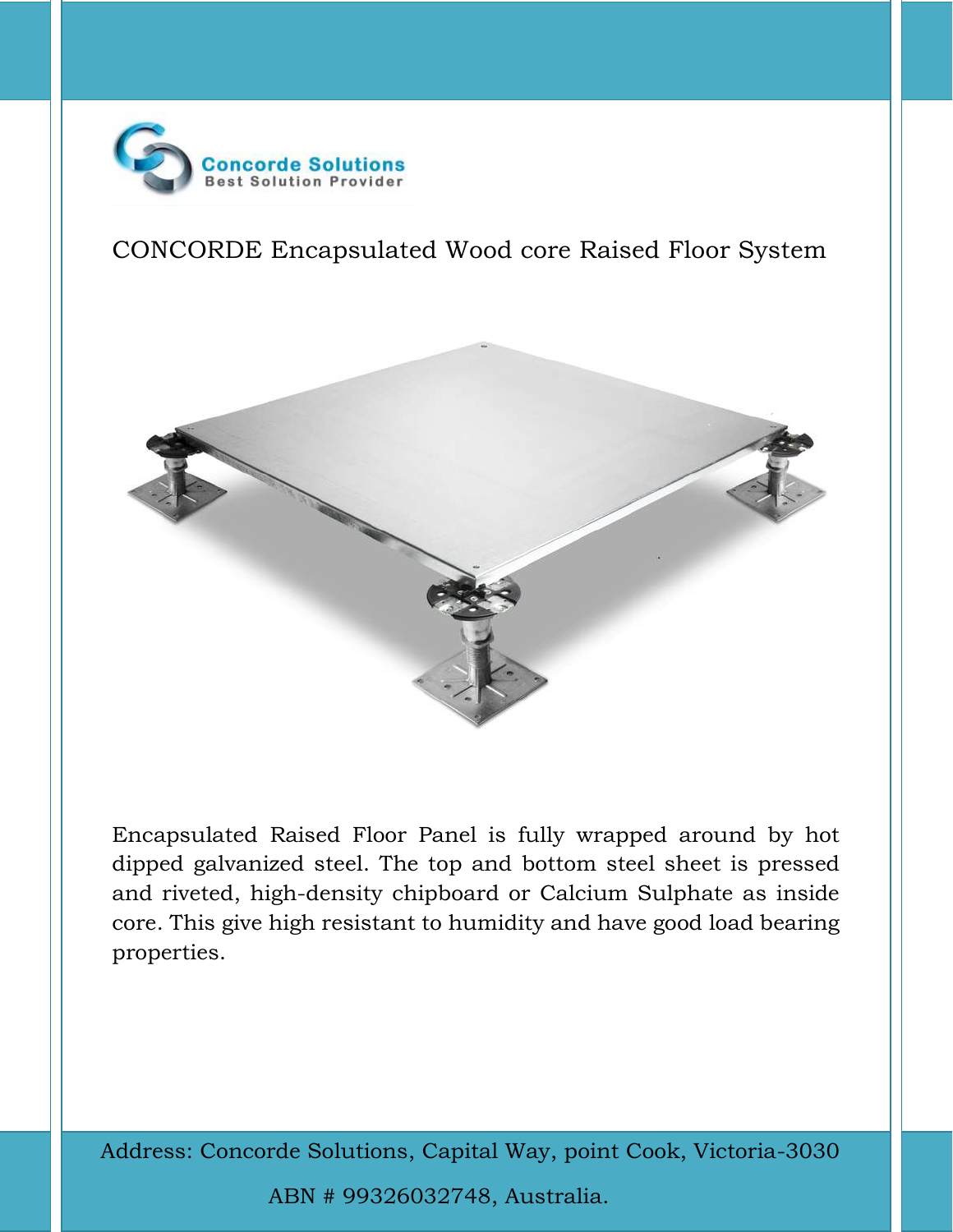

# Application:

Telecommunication rooms, Power Stations, Control rooms, Panel rooms, clean rooms and areas with high humidity.

Characteristics:

Patent product and perfect structure Full steel encasement and good sealing Better water-proof performance High dimension accuracy and environmental proof

### PERFORMANCE SELECTION CHART

| Concorde Encapsulated Wood core Raised Floor Panel |       |          |              |             |        |              |                             |  |
|----------------------------------------------------|-------|----------|--------------|-------------|--------|--------------|-----------------------------|--|
| Panel Type                                         | Panel | Dynamic  | Concentrated | Impact Load | Safety | Uniform Load | Construction                |  |
|                                                    | Grade | oad (kN) | Load (kN)    | (kG)        | Factor | (kN/m2)      |                             |  |
| WP1000EV                                           | Heavy | 4.5      | 5.5          | 50          |        | 20           | Vinyl/steel/chipboard/steel |  |
| <b>WP1000EH</b>                                    | Heavy | 4.5      | 5.5          | 50          |        | 20           | Hpl /steel/chipboard/steel  |  |
| <b>WP1000EB</b>                                    | Heavy | 4.5      | 5.5          | 50          |        | 20           | steel/chipboard/steel       |  |

# FIRE PROTECTION:

Building material class acc. to DIN 4102 T1: B2 or B1 Fire resistance class accc.to DIN 4102 T2: F 60

A Address: Concorde Solutions, Capital Way, point Cook, Victoria-3030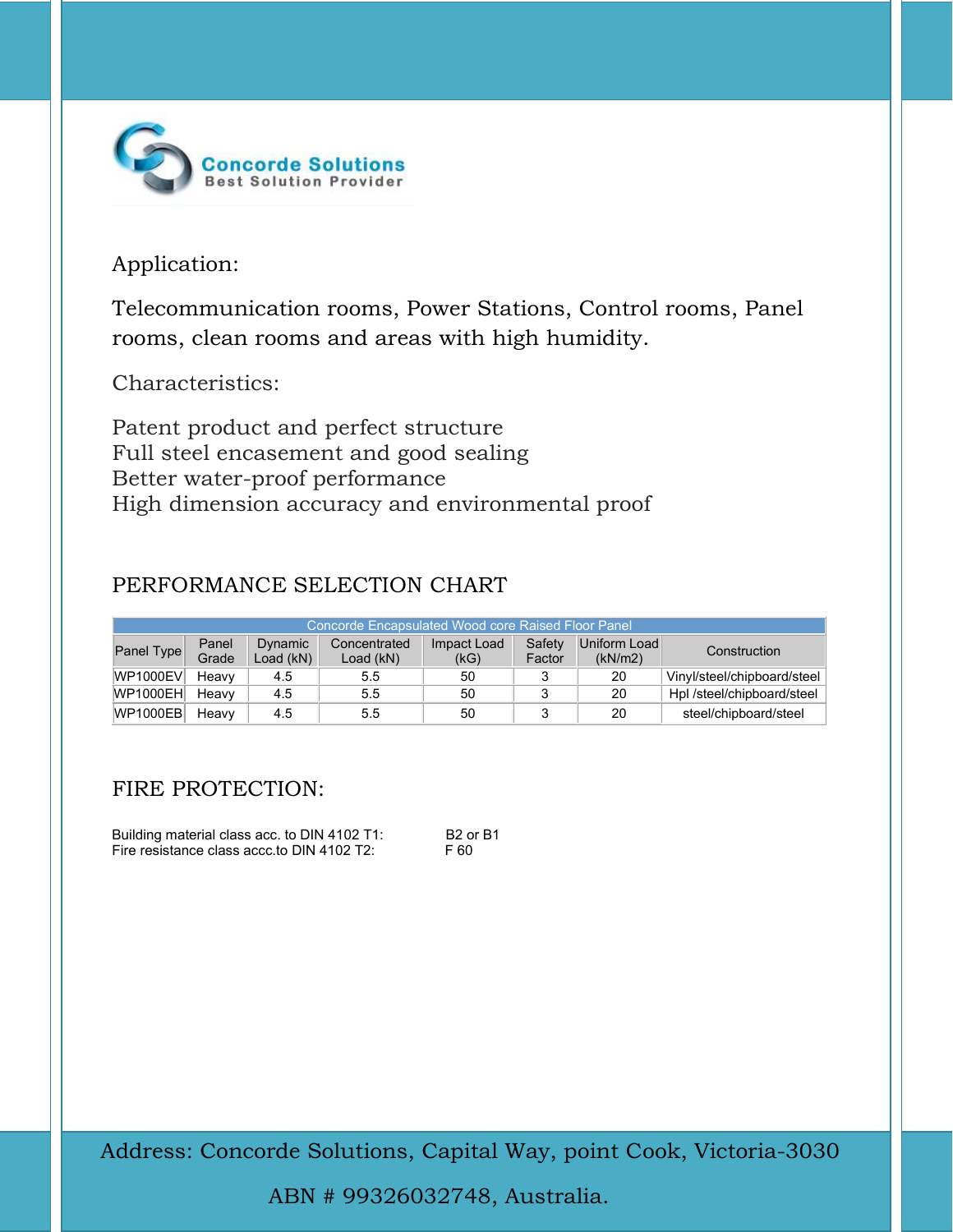

## PRIMARY AND SECONDARY GRID SYSTEM (600mm x 800mm)



ISO FLOOR FOR DATA CENTER, COMPUTER ROOMS.

With Primary and Secondary Stringers.

Tubing size 76mm x 38mm, 80 mm x 40 mm, 38mm x 38mm 40mm x 40mm

Floor Height from 30cms to 200 cms.

A Address: Concorde Solutions, Capital Way, point Cook, Victoria-3030 ABN # 99326032748, Australia.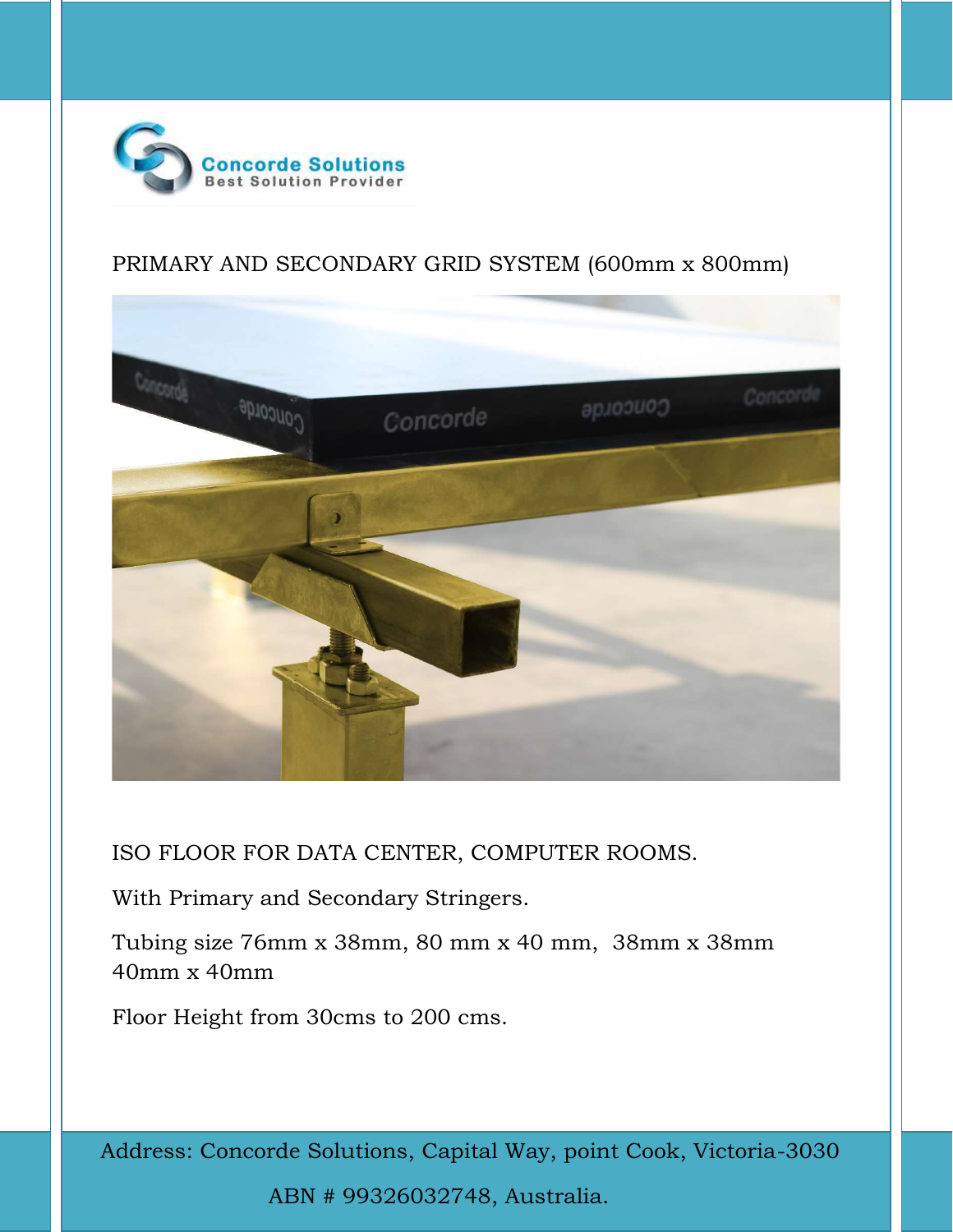

# RIGID GRID SYSTEM (600 x 600 mm)



Designed for Computer Room & Office Building

Excellent acoustics performance

Maximum Finished Floor Height:1500 mm

A Address: Concorde Solutions, Capital Way, point Cook, Victoria-3030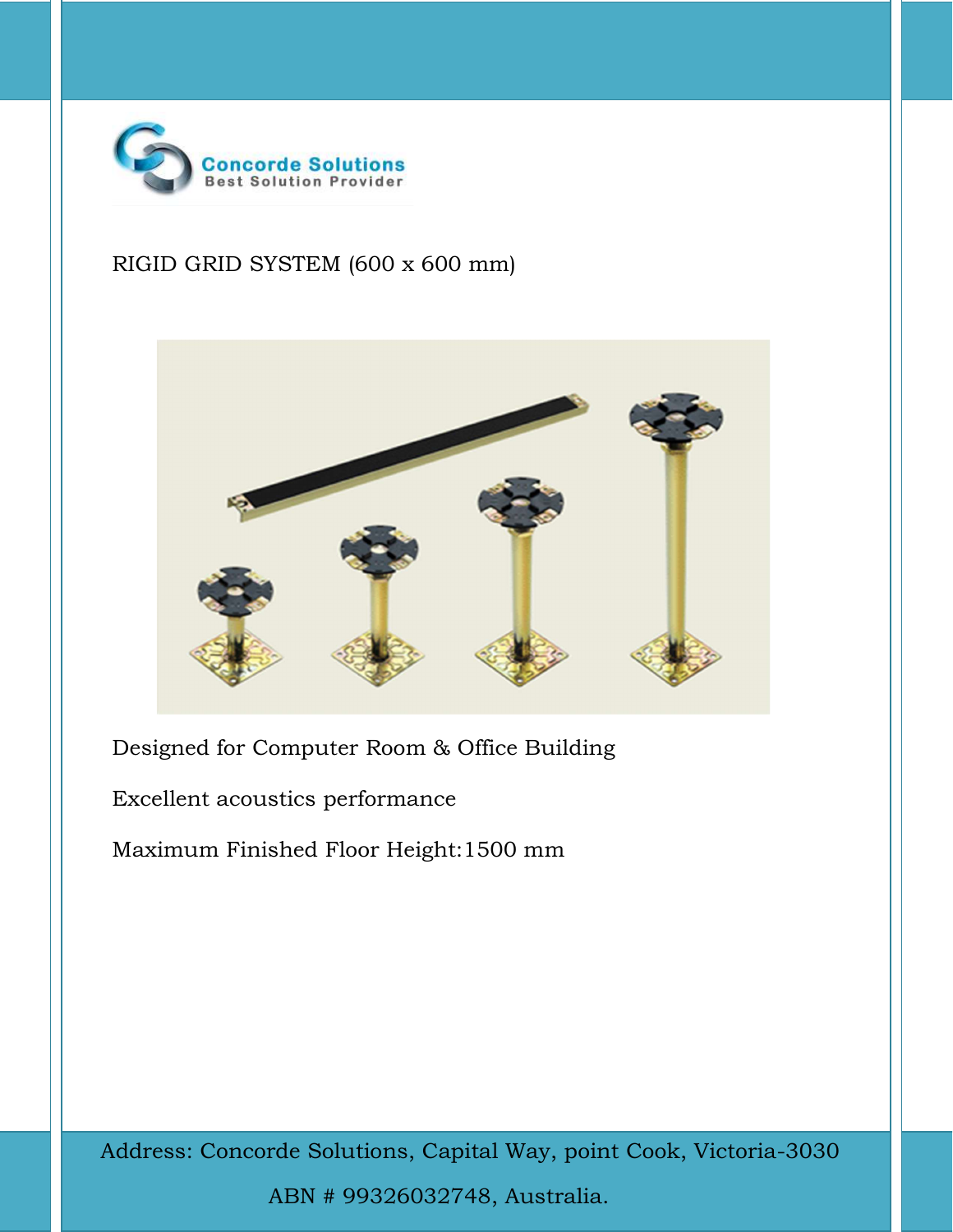

#### DESIGNER HPL/VINYL LAMINATES



Designer laminates are available in many different finishes

CONDUCTIVE & ANTISTATIC/DISSIPATIVE HPL/VINYL TILE

Available in many colors

Conductive:  $2.5x10^4 \sim 1.0x10^6$  ohms

Dissipative: 2.5x10^6 ~ 1.0x10^9 ohms

A Address: Concorde Solutions, Capital Way, point Cook, Victoria-3030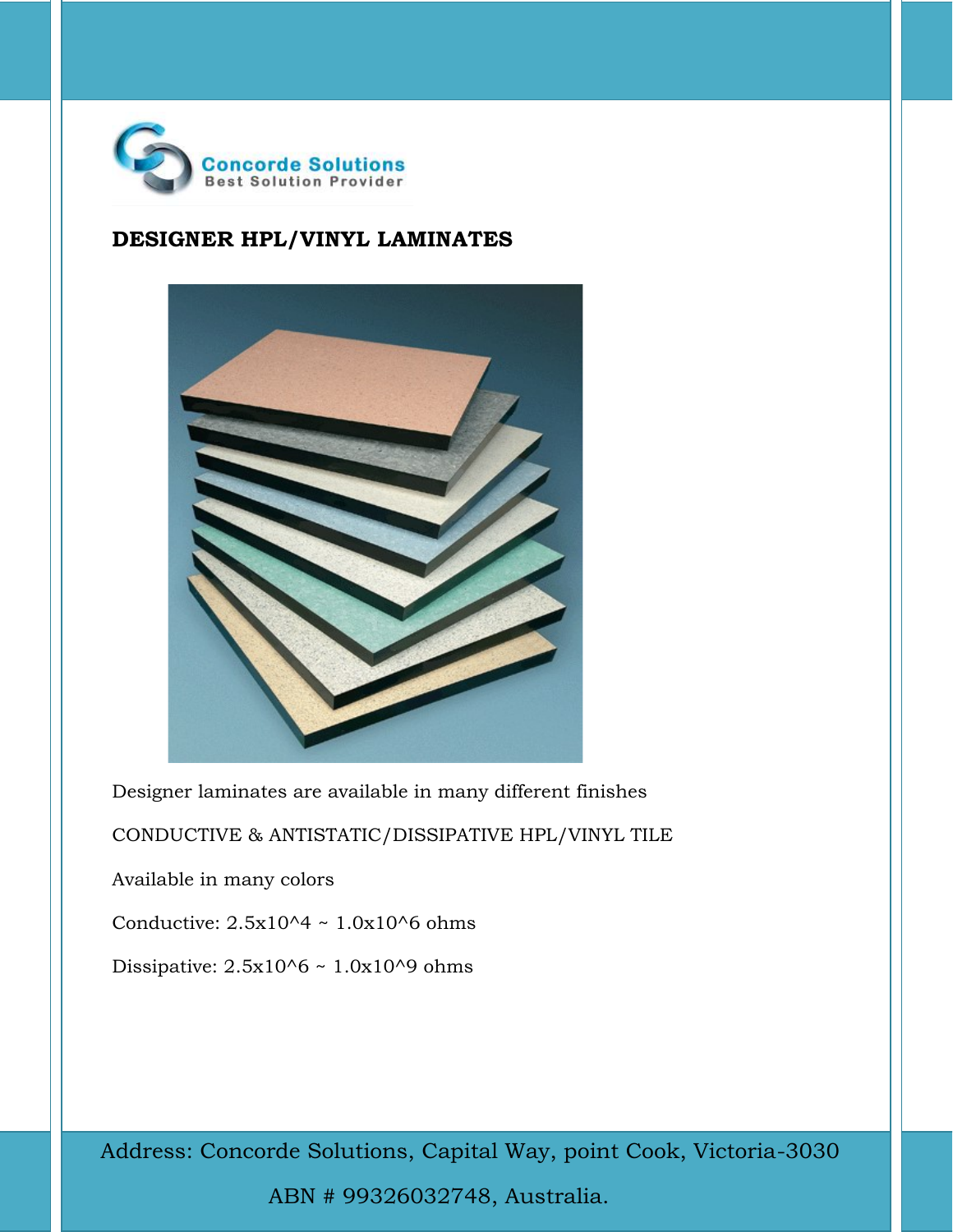

#### PERFORMANCE SELECTION CHART

| Concorde Woodcore Raised Floor Panel |       |           |              |             |        |              |                       |  |
|--------------------------------------|-------|-----------|--------------|-------------|--------|--------------|-----------------------|--|
| Panel                                | Panel | Dynamic   | Concentrated | Impact Load | Safety | Uniform Load | Construction          |  |
| Type                                 | Grade | Load (kN) | Load (kN)    | (kG)        | Factor | (kN/m2)      |                       |  |
| WP1000V                              | Heavy | 4.5       | 5.5          | 50          |        | 20           | vinyl/chipboard/steel |  |
| WP1000H                              | Heavy | 4.5       | 5.5          | 50          |        | 20           | Hpl/chipboard/steel   |  |
| WP1000B                              | Heavy | 4.5       | 5.5          | 50          |        | 20           | steel/chipboard/steel |  |

#### FIRE PROTECTION:

| Building material class acc. to DIN 4102 T1: | B <sub>2</sub> or B <sub>1</sub> |
|----------------------------------------------|----------------------------------|
| Fire resistance class accc.to DIN 4102 T2:   | F 30                             |

#### Perforated Panel (600 mm x 600mm)



Provide optimum laminar airflow, without turbulence Upto 51% air flow rate.

The load bearing matches the normal panel of 5.5kN with a fire classification of A1 or F60.

A Address: Concorde Solutions, Capital Way, point Cook, Victoria-3030